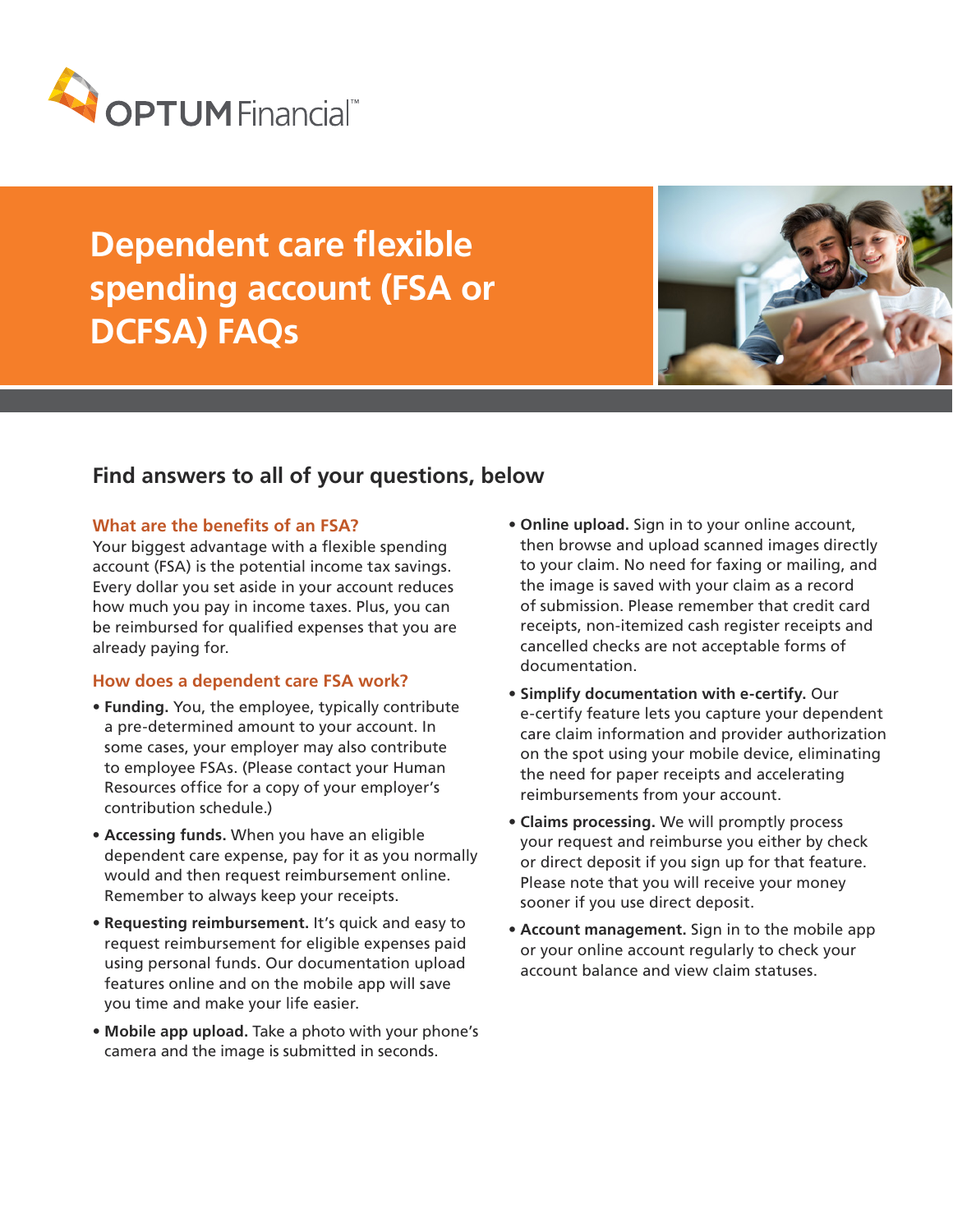#### **What types of expenses are eligible?**

There are lots of care types that are covered, so you can work while your loved ones are cared for.

- Before school or after school care (other than tuition)
- Qualifying custodial care for dependent adults
- Licensed day care centers
- Nursery schools or pre-schools
- Child care at a day camp, nursery school, or by a private sitter
- Late pick-up fees
- Summer or holiday day camps

# **What happens if I use the account for a noneligible expense?**

If you file a manual request for reimbursement of a non-eligible expense, the request will be denied.

## **How much can I contribute to my dependent care FSA?**

For dependent care FSAs, you may contribute up to the IRS maximum limit, unless your employer has set a lower limit. IRS contribution limits are \$5,000 per year if you are married and filing a joint return, or if you are a single parent. If you are married and filing separately, you may contribute up to \$2,500 per year per parent.

#### **How does participating in the dependent care account differ from using other tax credits relating to dependents?**

Reimbursements under the dependent care account must be for employment-related expenses, and IRS regulation Section 129 Dependent Care Assistance Programs regulates what expenses may be reimbursed. Employment-related means an expense for dependent care that allows you and your spouse, if applicable, to be gainfully employed.

The Dependent Tax Credit is an alternative to using a Dependent Care account and is a credit against tax liability. IRS Publication 503 Child and Dependent Care Expenses contains detailed information for determining whether a taxpayer may claim the Dependent Care Credit. For some employees, the Dependent Care Credit may be more advantageous than participating in the dependent care FSA, and care should be used in determining which method to select.

# **What happens if I do not claim all the money in my account?**

The IRS regulates flexible spending accounts under IRC 125. According to the IRS guidelines, funds that are not claimed during the plan year are forfeited to the plan. This is called the "use it or lose it" clause. Funds in FSAs subject to this clause are not transferable from one plan year to another and they are not available for other benefits. The unused funds are retained by the plan sponsor, your employer, and can be used to offset administrative costs of the plan.

# **Can I use the dependent care FSA if my provider doesn't report the income to the IRS?**

No. Therefore, we must have your provider's social security number or Employer Identification Number in order to process dependent care claims.

#### **What information is reported to the IRS?**

We do not supply information to the IRS related to an individual FSA. The plan sponsor, your employer, may be required to file an IRS form 5500, which includes participation and total disbursement information (does not include individual FSA information), and your participation in the Dependent Care Assistance Program will be reported on your W2 at the end of the year by your employer.

#### **Who are qualified dependents?**

Dependents must be either your spouse or someone you can claim as an exemption for federal income tax purposes. To be covered through your dependent care FSA, the individual must meet one of the following criteria:

- Your dependent under age 13 for whom you would be entitled to a deduction under IRS Code 151(c);
- Your dependent who is physically or mentally incapable of caring for him or herself; or,
- Your spouse who is physically or mentally incapable or caring for him or herself.